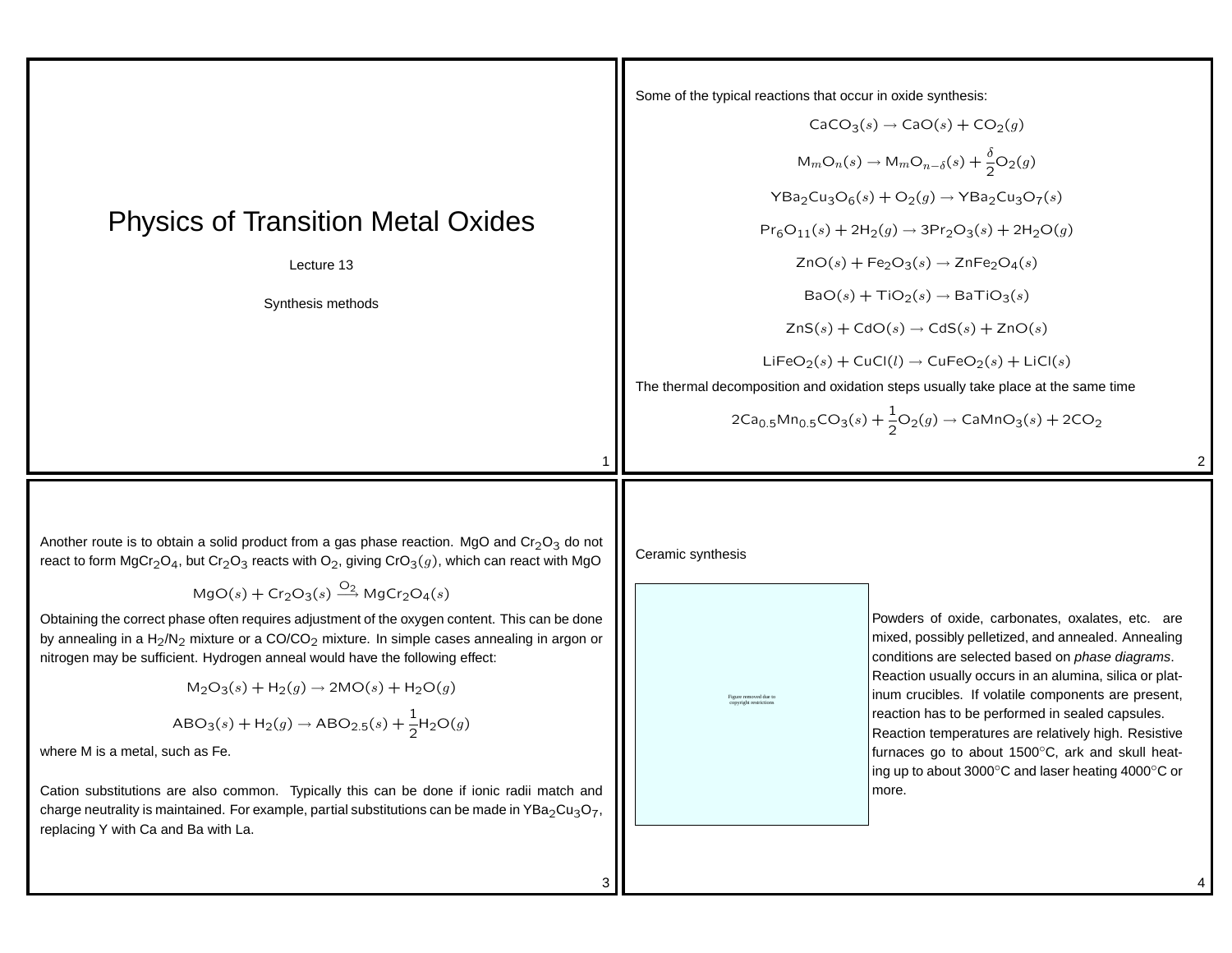| (plus oxygen). This is an example for YBa <sub>2</sub> Cu <sub>3</sub> O <sub>u-<math>\delta</math></sub> system.                                                                                                                                                                            | Phase diagrams can have quite complicated shapes when three or more elements are involved |                                                                                                                                                                                                                                                      |                                                                                                                                                                                                                                 |
|----------------------------------------------------------------------------------------------------------------------------------------------------------------------------------------------------------------------------------------------------------------------------------------------|-------------------------------------------------------------------------------------------|------------------------------------------------------------------------------------------------------------------------------------------------------------------------------------------------------------------------------------------------------|---------------------------------------------------------------------------------------------------------------------------------------------------------------------------------------------------------------------------------|
| Figure removed due to                                                                                                                                                                                                                                                                        | Figure removed due to<br>copyright restriction                                            |                                                                                                                                                                                                                                                      | This shows the primary crystallization field for<br>the YBCO 123 phase in greater detail. The<br>phase labels are:<br>Figure removed due to<br>123 : $YBa2Cu3O7-copyright restrictions211 : Y_2BaCUO5101 : Y_2Cu2O5011: BaCuO2$ |
| Ternary phase diagram at 850°C and<br>1 atm.                                                                                                                                                                                                                                                 |                                                                                           |                                                                                                                                                                                                                                                      |                                                                                                                                                                                                                                 |
|                                                                                                                                                                                                                                                                                              |                                                                                           | 5                                                                                                                                                                                                                                                    |                                                                                                                                                                                                                                 |
| Problems with the ceramic synthesis technique                                                                                                                                                                                                                                                |                                                                                           |                                                                                                                                                                                                                                                      |                                                                                                                                                                                                                                 |
| • If no melt forms during reaction, the whole process must happen in solid state and depends<br>on very slow diffusion. Reaction starts at points of contact between constituents. Particles<br>have finite size, reaction becomes slower as the reaction front moves deeper into particles. |                                                                                           | Precursors:<br>The diffusion length problem of solid-state reactions can be avoided if the necessary cations<br>can be included in a suitable precursor. Oxide is formed by the decomposition of the precursor:                                      |                                                                                                                                                                                                                                 |
| • Only way to verify that the reaction has finished is to take periodic x-ray diffraction mea-<br>surements or analyze the product in someother way.                                                                                                                                         |                                                                                           | Precursor<br>Product<br>LaCo(CN) $_6$ ·5H <sub>2</sub> O<br>LaCoO <sub>3</sub><br>LaFe(CN) $_6$ ·6H <sub>2</sub> O<br>LaFeO <sub>3</sub><br>Ba[TiO( $C_2O_4$ ) <sub>2</sub> ]<br>BaTiO <sub>3</sub>                                                  |                                                                                                                                                                                                                                 |
| • Difficult to guarantee a single-phase product.                                                                                                                                                                                                                                             |                                                                                           | LiCrO <sub>2</sub><br>Li[Cr(C <sub>2</sub> O <sub>4</sub> ) <sub>2</sub> (H <sub>2</sub> O) <sub>2</sub> ]<br>$M_3Fe_6$ (CH <sub>3</sub> -COO) <sub>17</sub> O <sub>3</sub> OH·12C <sub>5</sub> H <sub>5</sub> N<br>$MFe2O4$ spinels                 |                                                                                                                                                                                                                                 |
| Different phases in the product are hard or impossible to separate                                                                                                                                                                                                                           |                                                                                           | Many metals can be combined in a precursor by using carbonates.<br>Various carbonates have a similar calcite structure and can be readily prepared as solid solu-<br>tions.                                                                          |                                                                                                                                                                                                                                 |
| Despite these shortcomings the technique is widely used and quite successful for cation sub-<br>stitution reactions.                                                                                                                                                                         |                                                                                           | During heating in nitrogen or vacuum, an oxide $Mn_{1-x}MnO$ is formed. The oxide has a rock<br>salt structure. Metals that have been used include Mg, Mn, Fe, Zn, Ca, Co, Cd.<br>The simple oxides can be used as precursors for further synthesis. |                                                                                                                                                                                                                                 |
| Improvements can be obtained by smaller particle size ( $< 1 \mu m$ instead of 10 $\mu m$ ), e.g. by<br>spray-drying, freeze-drying, coprecipitation.                                                                                                                                        |                                                                                           | 8                                                                                                                                                                                                                                                    |                                                                                                                                                                                                                                 |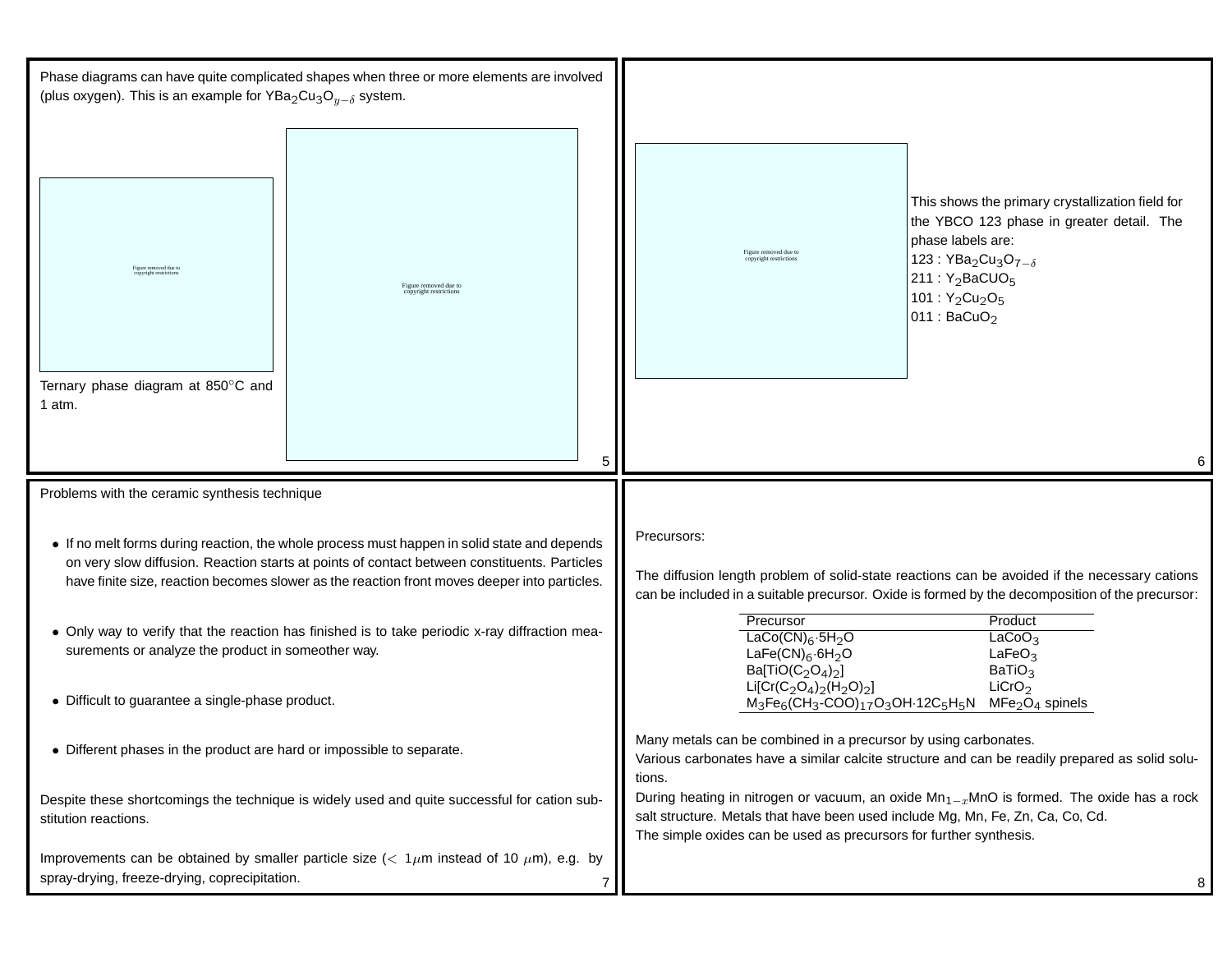| Examples of carbonate precursors:<br>Examples of structures synthesized using mix-<br>tures carbonate precursors are shown here: (a)<br>$Ca2Fe2O5$ and (b) $Ca2Mn2O5$ . Both are oxygen de-<br>ficient brownmillerites. Reaction temperatures are<br>Figure removed due t<br>1070 K and 1270 K.<br>More complex compositions can be made as<br>well, such as the $A_nB_nO_{3n-1}$ family, including<br>Ca <sub>2</sub> FeCoO <sub>5</sub> , Ca <sub>2</sub> Fe <sub>1.6</sub> Mn <sub>0.4</sub> O <sub>5</sub> , Ca <sub>3</sub> Fe <sub>2</sub> MnO <sub>5</sub> ,<br>etc.)<br>Rao98 p.332                                                                                                                                                                                                                                                                                                                                                                                                                                                                                                                                                                                                                                                                                                                                                    | A multistep synthesis route can be used to prepare perovskite-related $Ca_2Fe_{2-x}Mn_xO_5$ .<br>The end members, $Ca_2Fe_2O_5$ and $Ca_2Mn_2O_5$ do not react in solid form ceramic synthesis.<br>Solid solutions can be obtained by<br>1. Starting with $Ca_2Fe_{2-x}Mn_x(CO_3)_4$ .<br>2. Decompose in air at 1300 K, giving a perovskite $Ca_2Fe_{2-x}Mn_xO_{6-y}$ ( $y < 1$ ).<br>3. The $x = 0.67$ compound Ca <sub>3</sub> Fe <sub>2</sub> MnO <sub>8</sub> . This is an anion vacancy type $A_3B_3O_{8+x}$ mem-<br>ber of the $A_nB_nO_{3n-1}$ family.<br>4. Reduce Ca <sub>3</sub> Fe <sub>2</sub> MnO <sub>8</sub> in hydrogen, giving Ca <sub>3</sub> Fe <sub>1.33</sub> Mn <sub>0.67</sub> O <sub>5</sub> . Only Mn <sup>4+</sup> is reduced,<br>$Fe3+$ is unaffected.<br>5. Heat in vacuum at 1140 K and obtain the brownmillerite $Ca_2Fe_{2-x}Mn_xO_5$<br>10                                                                                                                              |
|------------------------------------------------------------------------------------------------------------------------------------------------------------------------------------------------------------------------------------------------------------------------------------------------------------------------------------------------------------------------------------------------------------------------------------------------------------------------------------------------------------------------------------------------------------------------------------------------------------------------------------------------------------------------------------------------------------------------------------------------------------------------------------------------------------------------------------------------------------------------------------------------------------------------------------------------------------------------------------------------------------------------------------------------------------------------------------------------------------------------------------------------------------------------------------------------------------------------------------------------------------------------------------------------------------------------------------------------|----------------------------------------------------------------------------------------------------------------------------------------------------------------------------------------------------------------------------------------------------------------------------------------------------------------------------------------------------------------------------------------------------------------------------------------------------------------------------------------------------------------------------------------------------------------------------------------------------------------------------------------------------------------------------------------------------------------------------------------------------------------------------------------------------------------------------------------------------------------------------------------------------------------------------------------------------------------------------------------------------------|
| Other precursors:<br>Hydroxides $\text{Ln}_{1-x}\text{M}_x(\text{OH})_3$ with Ln=La, Nd and M=Al, Cr, Fe, Co, Ni and $\text{Ln}_{1-x-y}\text{M}'_x\text{M}''_y(\text{OH})_3$<br>with M'=Ni and M"=Co, Cu crystallize in rare-earth trihydroxide structure and decompose at<br>around 900 K, yielding LaNiO <sub>3</sub> , NdNiO <sub>3</sub> , LaNi <sub>1-x</sub> Co <sub>x</sub> O <sub>3</sub> , LaNi <sub>1-x</sub> Cu <sub>x</sub> O <sub>3</sub> , etc.<br>Isostructural anhydrous alkaline earth nitrates $A(NO3)2 A=Ca$ , Sr, Ba and $Pb(NO3)2$ can<br>be used to make solid solutions of $A_{1-x}Pb_x(NO_3)_2$ type to synthesize BaPbO <sub>3</sub> , Ba <sub>2</sub> PbO <sub>4</sub> ,<br>$Sr2PbO4$ , etc.<br>Cyanides are also useful for synthesizing compositions that do not form as a result of ceramic<br>reactions. Examples are<br>LaFe <sub>0.5</sub> Co <sub>0.5</sub> (CN) <sub>6</sub> .5H <sub>2</sub> O $\rightarrow$ LaFe <sub>0.5</sub> Co <sub>0.5</sub> O <sub>3</sub><br>$La_{0.5}Nd_{0.5}Co(CN)_6·5H_2O \rightarrow La_{0.5}Fe_{0.5}CoO_3$<br>Less common precursors are metal alloys, e.g. an alloy of Eu, Ba, and Cu has been oxidized<br>at 1170 K to produce superconducting EuBa <sub>2</sub> Cu <sub>3</sub> O <sub>7</sub> .<br>Various other organometallic precursors are used in similar ways.<br>11 | Topochemical reactions<br>Solid state reactions in oxides are often topochemical, i.e. the reactivity is controlled by the<br>crystal structure, not the chemical nature of the constituents and involves the introduction of a<br>guest (or removal) species into the lattice, resulting in significant structural modification.<br>For eaxmple the dehydration reaction of<br>$WO_3 \cdot \frac{1}{2}H_2O$<br>Rao98 p.336<br>Oxide reduction reaction ABO <sub>3</sub> to $A_2B_2O_5$ are also topochemical. For example, reduction of<br>LaNiO <sub>3</sub> can results in members of a homologous series of compounds $\text{La}_n\text{Ni}_n\text{O}_{3n-1}$ . The<br>most stable member of this series is obtained by controlled reduction in hydrogen at 600 K,<br>yielding $n = 2$ La <sub>2</sub> Ni <sub>2</sub> O <sub>5</sub> . This oxide can be reoxidized at a lower temperature. Note that<br>$La2Ni2O5$ can not be formed by a solid state reaction of $La2O3$ and a metal oxide.<br>12 |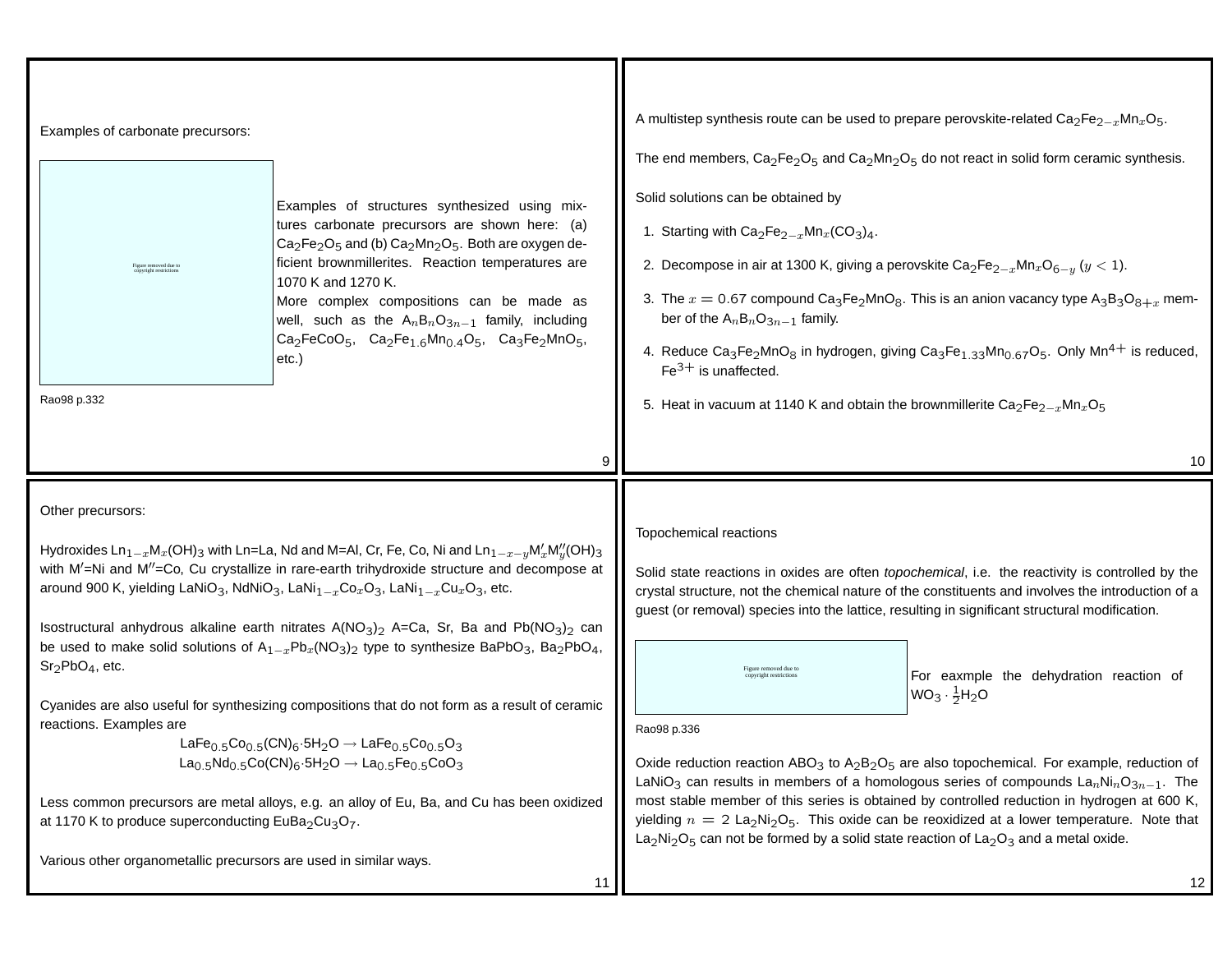| Intercalation:<br>Insertion of a guest ion or molecule into a solid host lattice without major rearrangement of the<br>solid structure.<br>Figure removed due to<br>copyright restrictions<br>Rao98 p.338<br>Intercalation reactions can be used as a synthesis tools, e.g. lithium-intercalated anatase<br>$Li_{0.5}TiO_2$ transforms at 770 K into superconducting LiTi <sub>2</sub> O <sub>4</sub> .<br>We have already looked at alkali earth-intercalated $WO3$ and $MoO3$ phases. | Typically happens in layered oxides where<br>bonding within a layer is strong but weak<br>between layers.<br>An example is Li intercalation in $TiO2$ ,<br>ReO <sub>3</sub> , Fe <sub>2</sub> O <sub>3</sub> , Fe <sub>3</sub> O <sub>4</sub> or Mn <sub>3</sub> O <sub>4</sub> . Easy<br>deintercalation of Li from $LiMO2$ is why<br>these oxides are used in lithium cells.                                                            | Examples of Li intercalation in oxide hosts<br>Host<br>Description<br>$Li_xMO_2$ ( $x \ge 1$ ) M=Mo, Ru, Os, Ir. MO <sub>2</sub> has the rutile structure<br>MO <sub>2</sub><br>$Li_xTiO_2$ (0 $< x \leq 0.7$ ), converts irreversibly into a spinel LiTi <sub>2</sub> O <sub>4</sub> at 770 K<br>TiO <sub>2</sub><br>(anatase)<br>$LixCoO2$ (0 < $x$ < 1) various phases obtained by delithiating LiCoO <sub>2</sub><br>CoO <sub>2</sub><br>VO <sub>2</sub><br>$Li_xVO_2 (0 < x < 1)$<br>$LixFe2O3$ (0 < $x$ < 2) anion array changes from hcp to ccp<br>Fe <sub>2</sub> O <sub>3</sub><br>Fe <sub>3</sub> O <sub>4</sub><br>$Li_xFe_3O_4$ (0 < $x$ < 2)<br>$Mn_3O_4$<br>$LixMn3O4$ (0 < $x$ < 1.2) intercalation suppresses the tetragonal distortion<br>MoO <sub>3</sub><br>$Li_xMoO_3$ (0 < $x$ < 1.55)<br>$Li_xV_2O_5$ (0 < $x$ < 1.1)<br>V <sub>2</sub> O <sub>5</sub><br>$Lix$ ReO <sub>3</sub> several phases depending on $x$<br>ReO <sub>3</sub><br>Hydrogen can be intercalated into various oxides.<br>lodine has been intercalated into high-Tc oxides like Bi <sub>2</sub> CaSr <sub>2</sub> Cu <sub>2</sub> O <sub>8</sub> without destroying su-<br>perconductivity. |
|-----------------------------------------------------------------------------------------------------------------------------------------------------------------------------------------------------------------------------------------------------------------------------------------------------------------------------------------------------------------------------------------------------------------------------------------------------------------------------------------|-------------------------------------------------------------------------------------------------------------------------------------------------------------------------------------------------------------------------------------------------------------------------------------------------------------------------------------------------------------------------------------------------------------------------------------------|--------------------------------------------------------------------------------------------------------------------------------------------------------------------------------------------------------------------------------------------------------------------------------------------------------------------------------------------------------------------------------------------------------------------------------------------------------------------------------------------------------------------------------------------------------------------------------------------------------------------------------------------------------------------------------------------------------------------------------------------------------------------------------------------------------------------------------------------------------------------------------------------------------------------------------------------------------------------------------------------------------------------------------------------------------------------------------------------------------------------------------------------------------------------------------------|
|                                                                                                                                                                                                                                                                                                                                                                                                                                                                                         | 13                                                                                                                                                                                                                                                                                                                                                                                                                                        | 14                                                                                                                                                                                                                                                                                                                                                                                                                                                                                                                                                                                                                                                                                                                                                                                                                                                                                                                                                                                                                                                                                                                                                                                   |
| Intercalation of water<br>igure removed due to                                                                                                                                                                                                                                                                                                                                                                                                                                          | An unusual intercalation takes place dur-<br>ing chemical oxidation of Na <sub>0.7</sub> CoO <sub>2</sub> . Wa-<br>ter is incorporated in the lattice between<br>the Na and CoO <sub>2</sub> layers. During inter-<br>calation the $c$ axis length increases from<br>10.96 Å to 19.62 Å. The in-plane lattice<br>constant practically doesn't change. The<br>final compound is $\text{Na}_{0.35}\text{CoO}_2 \cdot 1.3\text{H}_2\text{O}$ | Sol-gel synthesis<br>Sol-gel synthesis avoids the problems of powder ceramic synthesis. The process involves<br>these (approximate) steps<br>1. Prepare a sol: a colloidal suspension of inorganic precursor in a liquid, such as alkoxysi-<br>lanes.<br>2. Adjust the pH of the solution to promote the formation of a gel<br>3. Dry the gel, forming a xerogel (or an aerogel or cryogel)                                                                                                                                                                                                                                                                                                                                                                                                                                                                                                                                                                                                                                                                                                                                                                                          |
|                                                                                                                                                                                                                                                                                                                                                                                                                                                                                         |                                                                                                                                                                                                                                                                                                                                                                                                                                           | 4. Sinter<br>Advanatages of the sol-gel technique:<br>• Precursors are very finely mixed                                                                                                                                                                                                                                                                                                                                                                                                                                                                                                                                                                                                                                                                                                                                                                                                                                                                                                                                                                                                                                                                                             |
| Nature 422 (2003) 53                                                                                                                                                                                                                                                                                                                                                                                                                                                                    |                                                                                                                                                                                                                                                                                                                                                                                                                                           | • Relatively easy to adjust the stoichiometry                                                                                                                                                                                                                                                                                                                                                                                                                                                                                                                                                                                                                                                                                                                                                                                                                                                                                                                                                                                                                                                                                                                                        |
| The intercalated oxide is superconducting with a $T_c \approx 5$ K. A very unusual case of a Co-based<br>superconductor. Superconductivity appears to be related to the isolated $CoO2$ layers, similar<br>to the $CuO2$ layers in high-Tc cuprates.<br>15                                                                                                                                                                                                                              |                                                                                                                                                                                                                                                                                                                                                                                                                                           | • Can be used for coatings, thin films<br>• Due to the small particle sizes, processing temperatures can be relatively low.<br>16                                                                                                                                                                                                                                                                                                                                                                                                                                                                                                                                                                                                                                                                                                                                                                                                                                                                                                                                                                                                                                                    |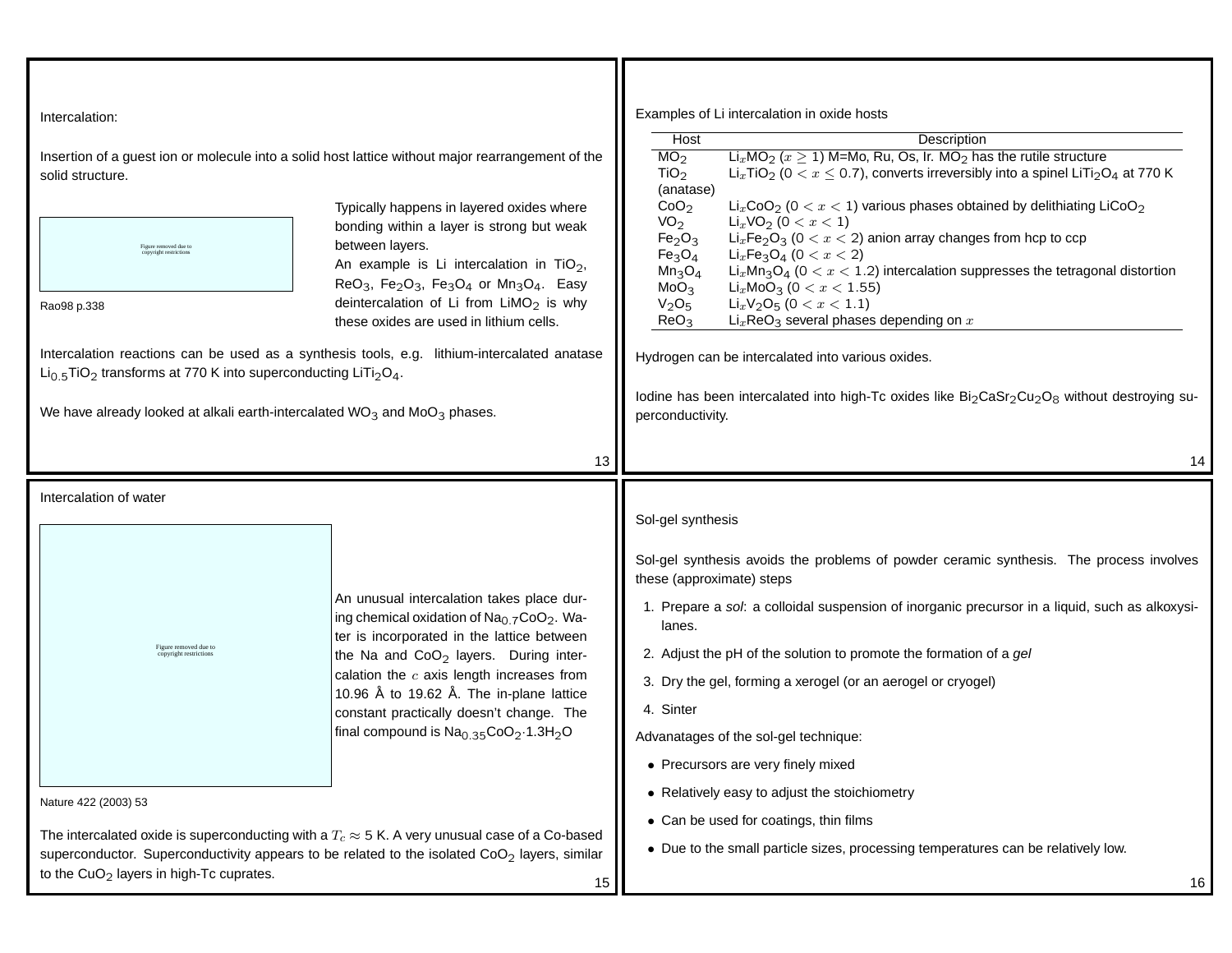| High-pressure synthesis:                                                                                                                                                                                                                                                         |                                                                                                                                                                                                                                                                                            | over 50 kbar                                                                                                                                         |
|----------------------------------------------------------------------------------------------------------------------------------------------------------------------------------------------------------------------------------------------------------------------------------|--------------------------------------------------------------------------------------------------------------------------------------------------------------------------------------------------------------------------------------------------------------------------------------------|------------------------------------------------------------------------------------------------------------------------------------------------------|
| Up to 10 kbar                                                                                                                                                                                                                                                                    |                                                                                                                                                                                                                                                                                            | Multianvil or belt pistion presses can reach 150 kbar or more and very high temperatures of<br>over 2000 K. Sample sizes are a few mm <sup>3</sup> . |
| Moderately high pressures can be used in an open hydrothermal system, where reaction gas<br>is under pressure ( $O_2$ , N <sub>2</sub> , etc.) Can be used for synthesis of RhO <sub>2</sub> , PtO <sub>2</sub> (high oxidation state<br>oxides).                                |                                                                                                                                                                                                                                                                                            | High pressures are used for the synthesis of phases that would not otherwise form. The free<br>energy is affected by the following processes         |
|                                                                                                                                                                                                                                                                                  |                                                                                                                                                                                                                                                                                            | 1. Pressure delocalizes outer $d$ electrons by increasing orbital overlap                                                                            |
| Closed systems use an internal oxidant, like $KClO3$ which decomposes under reaction con-<br>ditions providing the oxygen. $RE_2M_2O_7$ compounds and zero thermal expansion ceramic<br>$Ca0.5Ti2P3O12$ can be synthesized this way ( $\approx$ 1000 K, 35 kbar).                |                                                                                                                                                                                                                                                                                            | 2. Pressure stabilizes higher valence states. For example, iron oxidizes to $Fe4+$ and it is<br>possible to prepare CaFeO <sub>3</sub> .             |
|                                                                                                                                                                                                                                                                                  |                                                                                                                                                                                                                                                                                            | 3. Pressure affects magnetic ordering and thus the electronic structure                                                                              |
| 10 to 50 kbar<br>Piston-cylinder type presses are used with inte-<br>grated heaters. Temperatures of around 1800 K can<br>be used. The pressure chamber may be made of<br>tungsten carbide. Sample is in a metal capsule,<br>sample size can be around 0.1 $\text{cm}^3$ .<br>17 | 4. Cations can enter different lattice sites under pressure. At ambient pressure we get a<br>spinel A[AMn]O <sub>4</sub> (A=Mg, Co, Zn) because th 2+ ions prefer tetrahedral coordination. At<br>high pressure the $A^{2+}Mn^{4+}O_3$ phase forms where all ions are in octahedral sites. |                                                                                                                                                      |
|                                                                                                                                                                                                                                                                                  |                                                                                                                                                                                                                                                                                            | 5. High pressure stabilizes more close packed phases (higher coordination). These can oc-<br>casionally be quenched to ambient pressure.             |
|                                                                                                                                                                                                                                                                                  |                                                                                                                                                                                                                                                                                            | 6. Solid state reactions are much faster under pressure (hours instead of days for $LnFeO3$ ,<br>$LnRhO3$ , $LnNiO3$ ).<br>18                        |
|                                                                                                                                                                                                                                                                                  |                                                                                                                                                                                                                                                                                            |                                                                                                                                                      |
| The most traditional way for synthesiszing oxides:                                                                                                                                                                                                                               |                                                                                                                                                                                                                                                                                            | Crystal growth                                                                                                                                       |
| • mix constituent oxides, carbonates or other precursors<br>$\bullet$ heat                                                                                                                                                                                                       |                                                                                                                                                                                                                                                                                            | Most of the techniques discussed above result in powder samples. It is often necessary to<br>obtain single crystals. The basic methods for that are  |
| $\bullet$ grind                                                                                                                                                                                                                                                                  |                                                                                                                                                                                                                                                                                            |                                                                                                                                                      |
| • check the phase that has formed by e.g. x-ray diffraction                                                                                                                                                                                                                      |                                                                                                                                                                                                                                                                                            | Single component                                                                                                                                     |
| • repeat heating and grinding if necessary                                                                                                                                                                                                                                       |                                                                                                                                                                                                                                                                                            | 1. Solid-solid<br>2. Liquid-solid                                                                                                                    |
| Often extreme environments are necessary: very high temperatures, high pressures, extreme<br>oxygen partial pressures, rapid quenching, etc. This is the brute force method.                                                                                                     |                                                                                                                                                                                                                                                                                            | • Directional solidification (Bridgman-Stockbarger)<br>• Cooled seed (Kyropoulos)                                                                    |
| Soft methods:                                                                                                                                                                                                                                                                    |                                                                                                                                                                                                                                                                                            |                                                                                                                                                      |
|                                                                                                                                                                                                                                                                                  |                                                                                                                                                                                                                                                                                            | • Pulling (Czochralski and tri-arc)                                                                                                                  |
| deintercalation (creating TiO <sub>2</sub> from layered $A_2Ti_nO_{2n+1}$ A=Na, K, Cs).                                                                                                                                                                                          | Typically some of the synthesis steps are done in solution phase. This includes dehydration,                                                                                                                                                                                               | • Horizontal or vertical zoning<br>• Flame fusion (Verneuil)<br>• Slow cooling in a skull                                                            |
| Electrochemical ion exchange techniques also belong to this group                                                                                                                                                                                                                |                                                                                                                                                                                                                                                                                            | 3. Gas-solid (sublimation and sputtering)                                                                                                            |
|                                                                                                                                                                                                                                                                                  |                                                                                                                                                                                                                                                                                            |                                                                                                                                                      |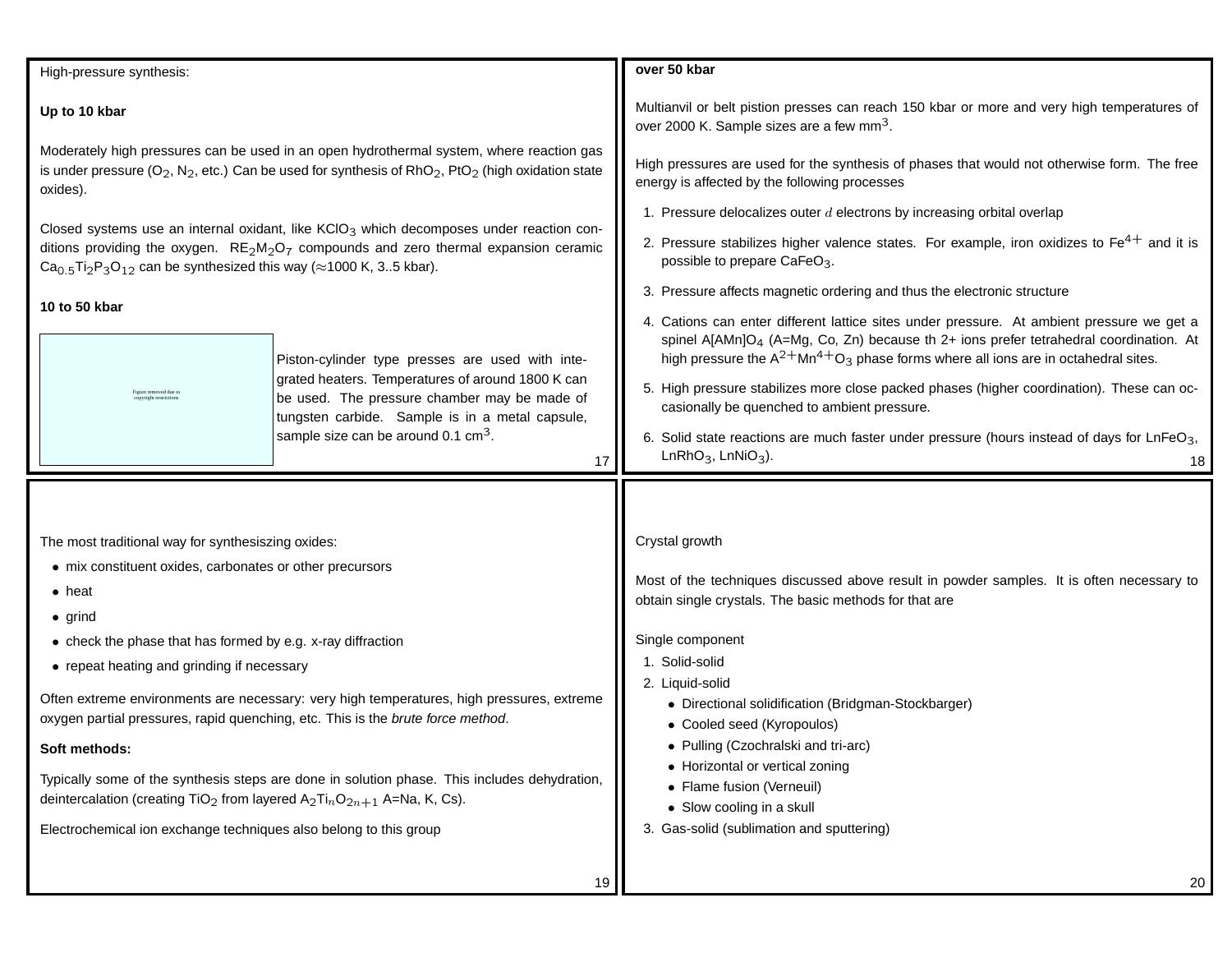| Growth from a melt is the most com-<br>mon technique.                                                                                                                                                                                                                                                                                                                                                                                                                                                                        |                                                                                                                                                                                                                                                                                                                                                                                                                       |
|------------------------------------------------------------------------------------------------------------------------------------------------------------------------------------------------------------------------------------------------------------------------------------------------------------------------------------------------------------------------------------------------------------------------------------------------------------------------------------------------------------------------------|-----------------------------------------------------------------------------------------------------------------------------------------------------------------------------------------------------------------------------------------------------------------------------------------------------------------------------------------------------------------------------------------------------------------------|
| (a) Czochralski method: Material is<br>melted by an induction or resistance<br>heater. The crucible needs to be<br>nonreactive. The melt temperature is<br>slightly above the melting point. A<br>Figure removed due to<br>copyright restrictions<br>seed crystal is dipped into the melt and<br>slowly withdrawn. Growth occurs at<br>the interface. Can be used to grow<br>very large crystals like Al <sub>2</sub> O <sub>3</sub> , LnAlO <sub>3</sub> ,<br>$LnFeO3$ , garnets, etc.<br>(b) Bridgman-Stockbarger. A sharp | A variant of pulling is the floating zone tech-<br>nique, where a pressed rod of powder ce-<br>ramic is heated in a narrow region. The pow-<br>Figure removed due to<br>der melts in this region and recrystallizes.<br>copyright restrictions<br><b>Text excel form</b><br>This works in a similar way to zone refining.<br>The advantage of the floating zone and Verneuil methods is the lack of a crucible. These |
| temperature gradient in the melt in-<br>duces nucleation and crystal growth                                                                                                                                                                                                                                                                                                                                                                                                                                                  | methods can therefore be used at very high temperatures and reactions with the crucible walls<br>can be avoided.                                                                                                                                                                                                                                                                                                      |
| Rao98 p.354                                                                                                                                                                                                                                                                                                                                                                                                                                                                                                                  |                                                                                                                                                                                                                                                                                                                                                                                                                       |
| (c) Kyropoulos similar to Czochralski method, but without pulling. Avoids exposure of the growth<br>front to the atmosphere<br>(d) Verneuil powder is dropped into a flame, where it melts and drops onto the top of a crystal<br>at the bottom. Similar to plasma torch method where a hot plasma is used instead of the flame <sub>1</sub>                                                                                                                                                                                 | Also applies to the skull technique. Based on rf heating of a sample in<br>a water-cooled copper enclosure. Slits in the copper allow the rf field<br>to penetrate and heats the sample material. A thin solid layer remains<br>Figure removed due to<br>repyright resistations<br>in contact with the cold copper, i.e. the material makes its own crucible<br>(the skull).<br>22                                    |
|                                                                                                                                                                                                                                                                                                                                                                                                                                                                                                                              |                                                                                                                                                                                                                                                                                                                                                                                                                       |
|                                                                                                                                                                                                                                                                                                                                                                                                                                                                                                                              |                                                                                                                                                                                                                                                                                                                                                                                                                       |
|                                                                                                                                                                                                                                                                                                                                                                                                                                                                                                                              | Crystal growth from vapor                                                                                                                                                                                                                                                                                                                                                                                             |
| Growth from a solution is also widely used. In simple growth from melt (single component<br>growth), the crystal grows due to a temperature gtradient. In solvent growth (multicomponent),                                                                                                                                                                                                                                                                                                                                   | Physical vapor methods (vapor and solid have the same chemical composition). This includes<br>sublimation and sputtering, for example.                                                                                                                                                                                                                                                                                |
| crystallization is driven by temperature-controlled supersaturation differences.                                                                                                                                                                                                                                                                                                                                                                                                                                             |                                                                                                                                                                                                                                                                                                                                                                                                                       |
| The solvent (or flux) technique is used to gro BaTiO <sub>3</sub> , KTaO <sub>3</sub> , $\alpha$ -Al <sub>2</sub> O <sub>3</sub> , YBa <sub>2</sub> Cu <sub>3</sub> O <sub>7</sub> and many                                                                                                                                                                                                                                                                                                                                  | Chemical vapor transport (CVT) relies on a chemical reaction in the gas phase                                                                                                                                                                                                                                                                                                                                         |
| other oxides.                                                                                                                                                                                                                                                                                                                                                                                                                                                                                                                | $iA(s) + kB(g) + \cdots \rightleftharpoons jC(g) + \cdots$                                                                                                                                                                                                                                                                                                                                                            |
|                                                                                                                                                                                                                                                                                                                                                                                                                                                                                                                              | The carrier gas is responsible for moving material from the solid source to the crystal growth<br>front. Temperature can be adjusted to enable crystal growth.                                                                                                                                                                                                                                                        |
| Flux materials (KCl, KF, PbO, PbF <sub>2</sub> , B <sub>2</sub> O <sub>3</sub> ) are often used to reduce the working temperature.<br>The starting materials, dopants, and the flux is added into a crucible (or skull) and heated to<br>melting point. After slow cooling the flux is poured away or etched away, leaving the crystals.                                                                                                                                                                                     | Starting material Final product Transport agent Temperature (K)<br>HF<br>SiO <sub>2</sub><br>$\overline{\text{SiO}}_2$<br>470 - 770<br>$Fe_{3}O_{4}$<br>HCI<br>Fe <sub>3</sub> O <sub>4</sub><br>1270 - 1070                                                                                                                                                                                                          |
| This is how various artificial gem stones (like ruby) are grown, starting at<br>1300 °C in a platinum crucible and cooling over a period of 3 months to<br>$\begin{array}{l} \mbox{Figure \textbf{concentration} }\\ \mbox{aligned for a given function} \end{array}$                                                                                                                                                                                                                                                        | 1070 - 870<br>Cr <sub>2</sub> O <sub>3</sub><br>Cr <sub>2</sub> O <sub>3</sub><br>$Cl_2 + O_2$<br>$MO + Fe2O3$<br>MFe <sub>2</sub> O <sub>4</sub><br><b>HCI</b><br>$(M=Mg, Co, Ni)$                                                                                                                                                                                                                                   |
| 1000 °C.                                                                                                                                                                                                                                                                                                                                                                                                                                                                                                                     | <b>NbO</b><br>Cl <sub>2</sub><br>$Nb+Nb2O5$                                                                                                                                                                                                                                                                                                                                                                           |
|                                                                                                                                                                                                                                                                                                                                                                                                                                                                                                                              | CVT has been use to grow phase-pure $V_8O_{15}$ (without other phases like $V_7O_{13}$ or $V_9O_{17}$ ).<br>Transporting agents are $I_2$ , TeCl <sub>4</sub> , Cl <sub>2</sub>                                                                                                                                                                                                                                       |